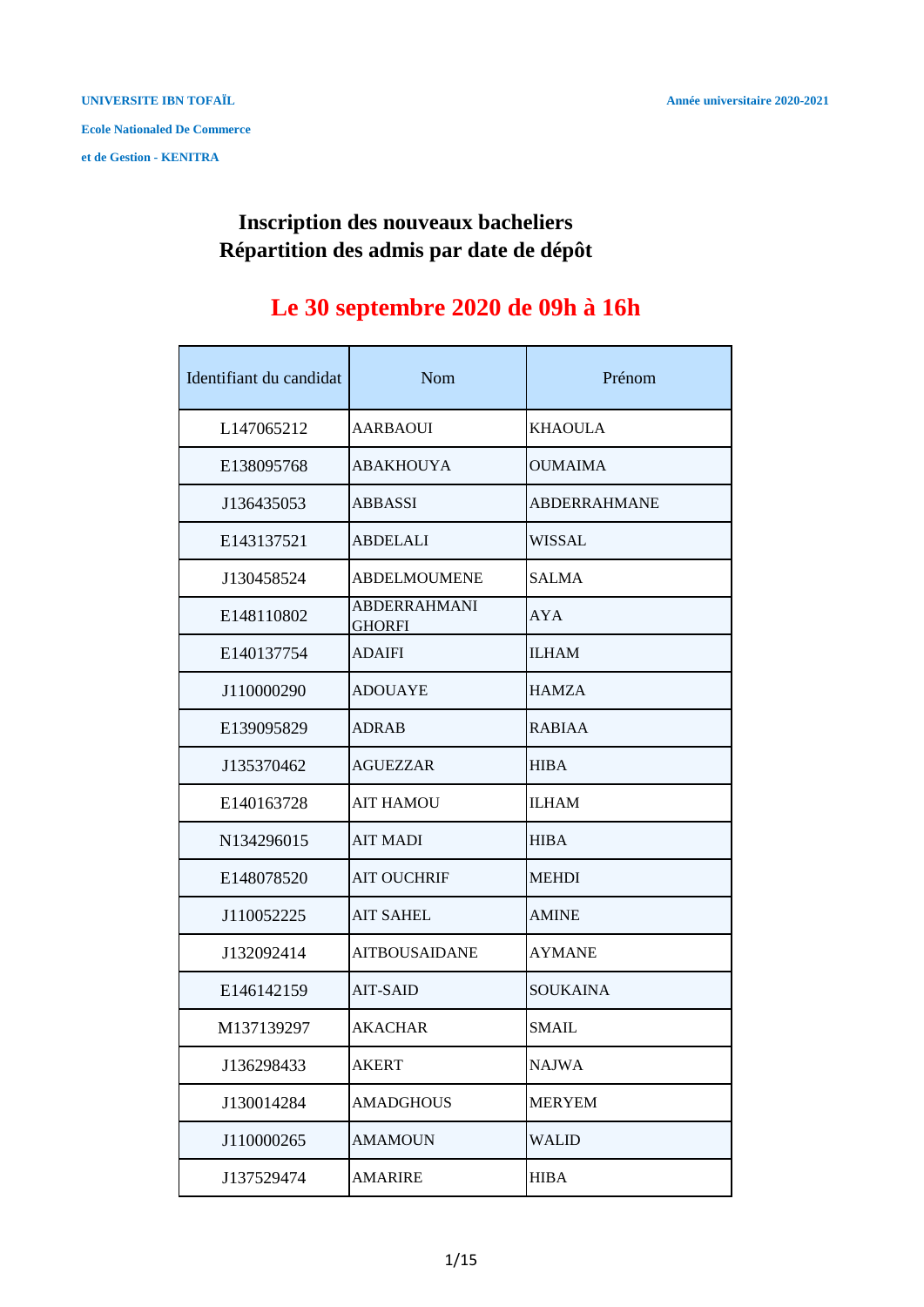| E110006967 | <b>AMEZIANE</b>  | <b>ADNANE</b>    |
|------------|------------------|------------------|
| J135121316 | <b>AMHAOUCH</b>  | <b>ZINEB</b>     |
| E132241702 | <b>AMMOR</b>     | <b>RACHA</b>     |
| J100061074 | <b>AOUID</b>     | <b>KENZA</b>     |
| J110067345 | <b>AQQA</b>      | <b>LEILA</b>     |
| E142110845 | <b>ARBAOUI</b>   | <b>ZINEB</b>     |
| M130071809 | <b>ARHRRABI</b>  | <b>CHAYMAE</b>   |
| J133304216 | <b>ASMAE</b>     | <b>CHALKHANI</b> |
| E134058864 | <b>ASSOU</b>     | <b>NAJOUA</b>    |
| E139219848 | <b>ATIFY</b>     | <b>HIBA</b>      |
| P134428538 | <b>ATMANE</b>    | FATIMA-ZAHRAE    |
| E142078561 | <b>AYACHI</b>    | <b>YASSINE</b>   |
| M120021237 | <b>BAAJAJ</b>    | <b>IMANE</b>     |
| M134492958 | <b>BAALLAL</b>   | <b>SAFAE</b>     |
| M135492396 | <b>BAALLAL</b>   | <b>MARWA</b>     |
| J137263741 | <b>BAAMAL</b>    | <b>NABIL</b>     |
| J135173146 | <b>BADALLA</b>   | <b>FADOUA</b>    |
| E147014644 | <b>BAH</b>       | <b>SAIDA</b>     |
| M130019824 | <b>BAHMADE</b>   | <b>HASNAE</b>    |
| J149009194 | <b>BALAHCIN</b>  | AZIZA            |
| E147077564 | <b>BARI</b>      | <b>MALAK</b>     |
| J110000300 | <b>BARKOUCH</b>  | <b>HATIM</b>     |
| M133283365 | <b>BARRARA</b>   | AYA              |
| M146064401 | <b>BEGGAR</b>    | <b>IMAD</b>      |
| J142009925 | <b>BEKKOUCHE</b> | <b>HIBA</b>      |
| J149029195 | <b>BELAKBIR</b>  | <b>ALI</b>       |
| R110132257 | <b>BELCHGUER</b> | <b>KALTOUM</b>   |
| E146192773 | <b>BELHAMRA</b>  | <b>KHADIJA</b>   |
| E136236143 | <b>BELKHOUDA</b> | <b>IMRANE</b>    |
| J132394865 | <b>BELKHYR</b>   | <b>SAAD</b>      |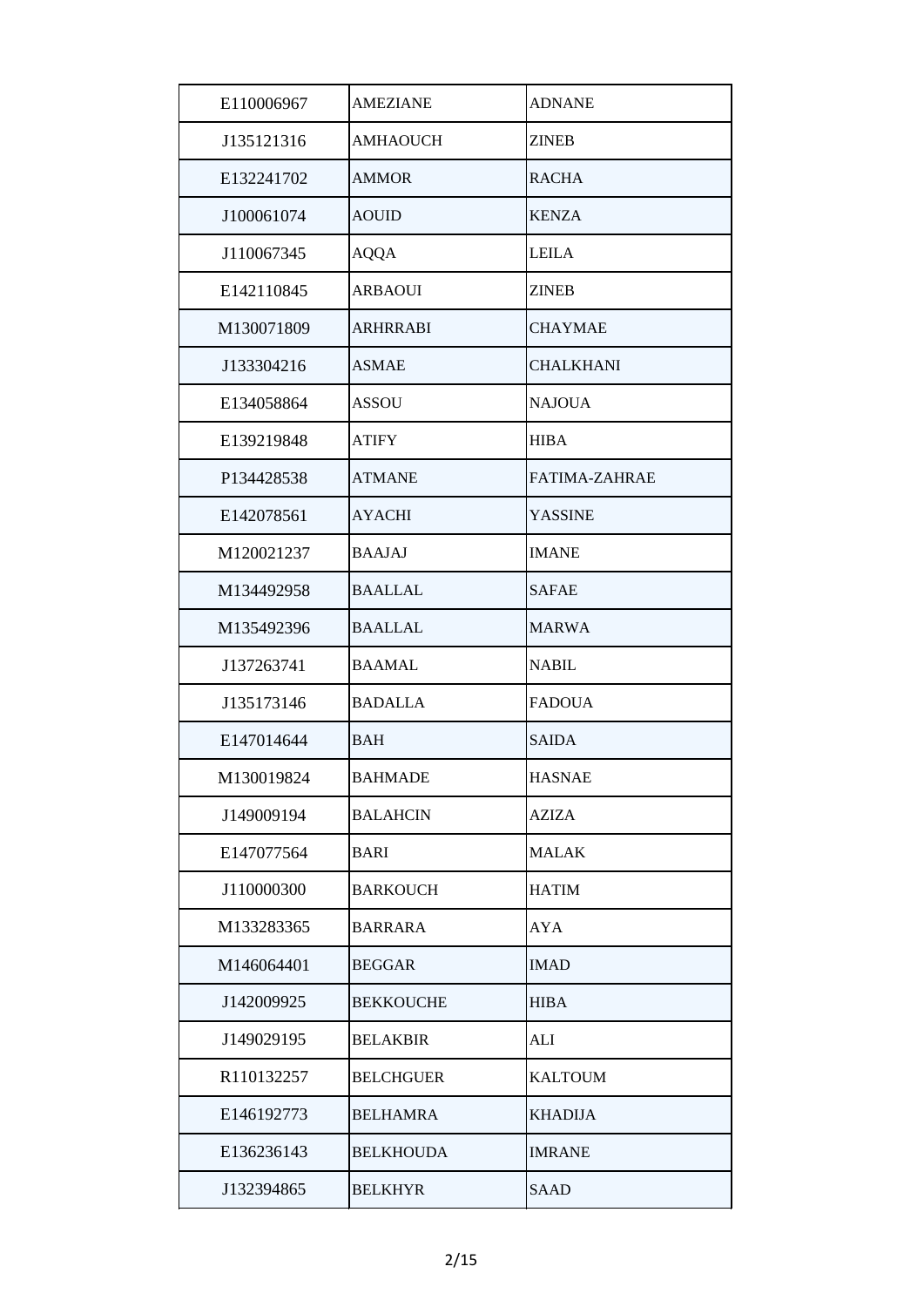| J110005099 | <b>BELLAHCENE</b>  | <b>INES</b>         |
|------------|--------------------|---------------------|
| J135507002 | <b>BELLALI</b>     | <b>WASSIM</b>       |
| J110033641 | <b>BELMJAHAD</b>   | <b>ALIAE</b>        |
| H134289342 | <b>BELMRHAR</b>    | <b>ACHRAF</b>       |
| J110005121 | <b>BEN MIRA</b>    | NEJMA HIBAT ALLAH   |
| J135216015 | <b>BENABBOU</b>    | <b>HIBA</b>         |
| J146021651 | <b>BENADDIA</b>    | <b>MOHAMED</b>      |
| J133095703 | <b>BENALLA</b>     | <b>MARIYAM</b>      |
| E140032266 | <b>BENAOUM</b>     | <b>ANAS</b>         |
| J137215197 | <b>BENATTABOU</b>  | <b>SAFAA</b>        |
| J138274519 | <b>BENATTABOU</b>  | <b>HAITAM</b>       |
| E130236094 | <b>BENBELLA</b>    | AMAL                |
| J130497101 | <b>BENBIHI</b>     | <b>NISRINE</b>      |
| J110072273 | <b>BENCHAKROUN</b> | <b>MERYEM</b>       |
| E149110849 | <b>BENERRADI</b>   | <b>MOHAMED ADAM</b> |
| N136090082 | <b>BENKADA</b>     | <b>RIME</b>         |
| J136370416 | <b>BENKARROUCH</b> | <b>KENZA</b>        |
| P110062630 | <b>BENM'BAREK</b>  | <b>HAJAR</b>        |
| N132292238 | <b>BENNAOUAR</b>   | BOUTAINA            |
| J139168420 | <b>BENTALEB</b>    | <b>IKRAM</b>        |
| E140168307 | <b>BENTOURI</b>    | MOHAMMED NAZIH      |
| J140056186 | <b>BERDA?</b>      | <b>BASMA</b>        |
| N134333646 | <b>BERM</b>        | <b>AYOUB</b>        |
| J131128251 | BIADI              | <b>DOAA</b>         |
| E136236053 | <b>BIDOUN</b>      | <b>EL HOUSSAINE</b> |
| E130258308 | <b>BIKJDAOUENE</b> | <b>HAJAR</b>        |
| M136327776 | <b>BOUAMAR</b>     | <b>SARA</b>         |
| J133363109 | <b>BOUAMRI</b>     | <b>HIBA</b>         |
| K138503569 | <b>BOUASRI</b>     | <b>SALMA</b>        |
| D139747115 | BOUBKRI            | <b>AMINE</b>        |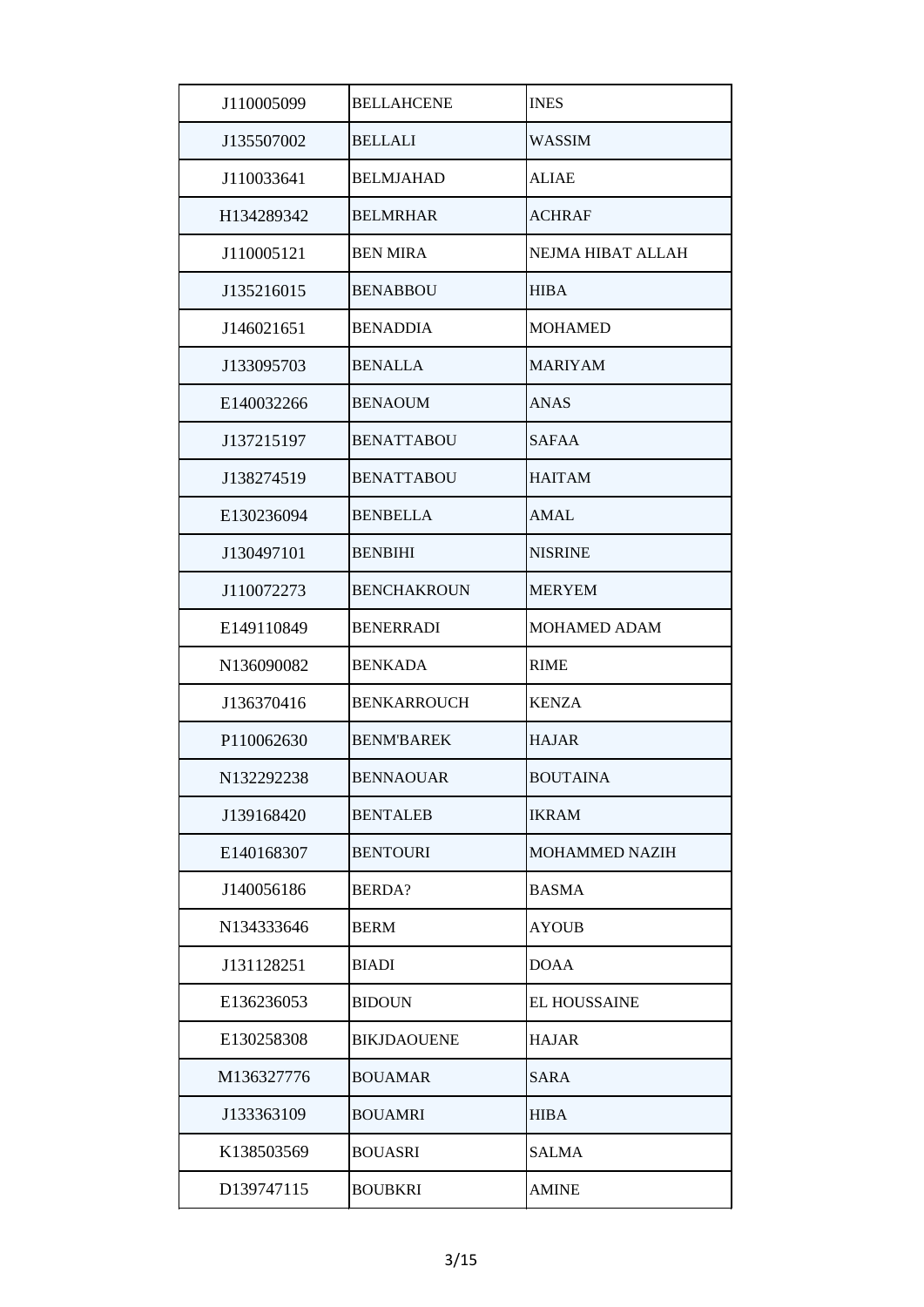| G139652854 | <b>BOUCETTA</b>    | <b>MARWA</b>          |
|------------|--------------------|-----------------------|
| J137272414 | <b>BOUCHAARA</b>   | <b>ISMAIL</b>         |
| J130027208 | <b>BOUCHENTOUF</b> | <b>HIBA</b>           |
| J110006314 | <b>BOUDADENE</b>   | <b>AYOUB</b>          |
| E133200393 | <b>BOUDRARI</b>    | <b>HASSAN</b>         |
| J130363346 | <b>BOUFARES</b>    | <b>ASMAA</b>          |
| E147088110 | <b>BOUGATTAYA</b>  | IMANE                 |
| J133371985 | <b>BOUGUETAIB</b>  | <b>MOHAMED</b>        |
| J136128183 | <b>BOUJAABOUD</b>  | <b>KHAOULA</b>        |
| N120013889 | <b>BOUJIDA</b>     | <b>KHADIJA</b>        |
| M145062119 | <b>BOUKHARI</b>    | WISSAL                |
| J131522206 | <b>BOUKHARI</b>    | <b>AMINA</b>          |
| E132116891 | <b>BOULAALAMAT</b> | <b>YASSINE</b>        |
| J145056004 | <b>BOUMEZGANE</b>  | <b>FATIMA ZAHRAE</b>  |
| R138764384 | <b>BOUMMOUSS</b>   | <b>HIBA</b>           |
| E148031980 | <b>BOUNASRI</b>    | <b>KHAOULA</b>        |
| E130156075 | <b>BOUNFOUR</b>    | <b>ASMAE</b>          |
| J110025716 | <b>BOUOUD</b>      | <b>HAJAR</b>          |
| J137406362 | <b>BOURNOU</b>     | LAMIAE                |
| J137274635 | <b>BOUSBA</b>      | <b>MARWA</b>          |
| L140032927 | <b>BOUSHAIB</b>    | <b>IMANE</b>          |
| E148015529 | <b>BOUSSETTA</b>   | <b>SALMA</b>          |
| R135268096 | <b>BOUSSETTA</b>   | <b>KAWTAR</b>         |
| L134103224 | <b>BOUYZEM</b>     | <b>NADIA</b>          |
| J136535180 | <b>BRACHMI</b>     | MOHAMED               |
| E142053408 | <b>BRHILA</b>      | BILAL                 |
| E147110777 | <b>CAIDI</b>       | <b>MOHAMMED AMINE</b> |
| J133339755 | <b>CHABI</b>       | <b>FATIMA EZZAHRA</b> |
| J133500539 | <b>CHACHE</b>      | <b>BOUTAINA</b>       |
| J110025754 | <b>CHAKIR</b>      | <b>HAFSA</b>          |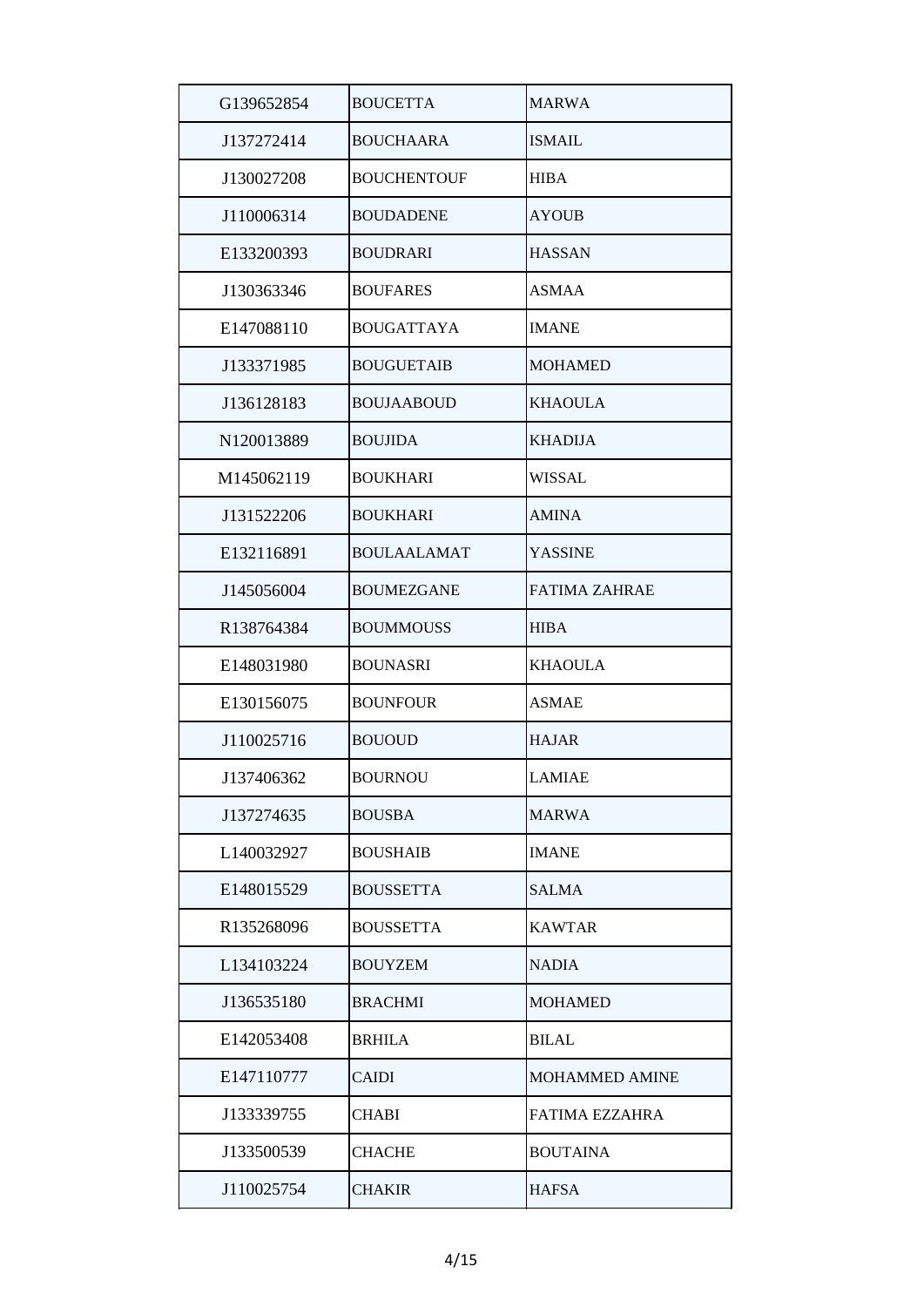| E138217144             | <b>CHAKOUR EL MEZALI</b> | <b>INASS</b>   |
|------------------------|--------------------------|----------------|
| E140142139             | <b>CHAKROUN</b>          | <b>HAMID</b>   |
| J110013822             | <b>CHAMMAMI</b>          | <b>YASMINE</b> |
| J130545904             | <b>CHAOUI</b>            | <b>HASNAE</b>  |
| R <sub>134945172</sub> | <b>CHEMMA</b>            | <b>SALMA</b>   |
| E145077771             | <b>CHENTIT</b>           | <b>ZINEB</b>   |
| J110066407             | <b>CHERITE</b>           | <b>RADWA</b>   |
| J149009085             | <b>CHERKAOUI</b>         | SALIHA-YASMINE |
| S134309480             | <b>CHIBOUB</b>           | <b>MALAK</b>   |
| J132482950             | <b>CHKAIR</b>            | <b>DOUAAE</b>  |
| J130324051             | <b>CHLAGUE</b>           | <b>SAMIA</b>   |
| S135222073             | <b>CHLIAH</b>            | <b>AIMANE</b>  |
| J100021844             | <b>CHOQAIRI</b>          | <b>AMIRA</b>   |
| E148201726             | <b>CHRAIHI</b>           | <b>SALMA</b>   |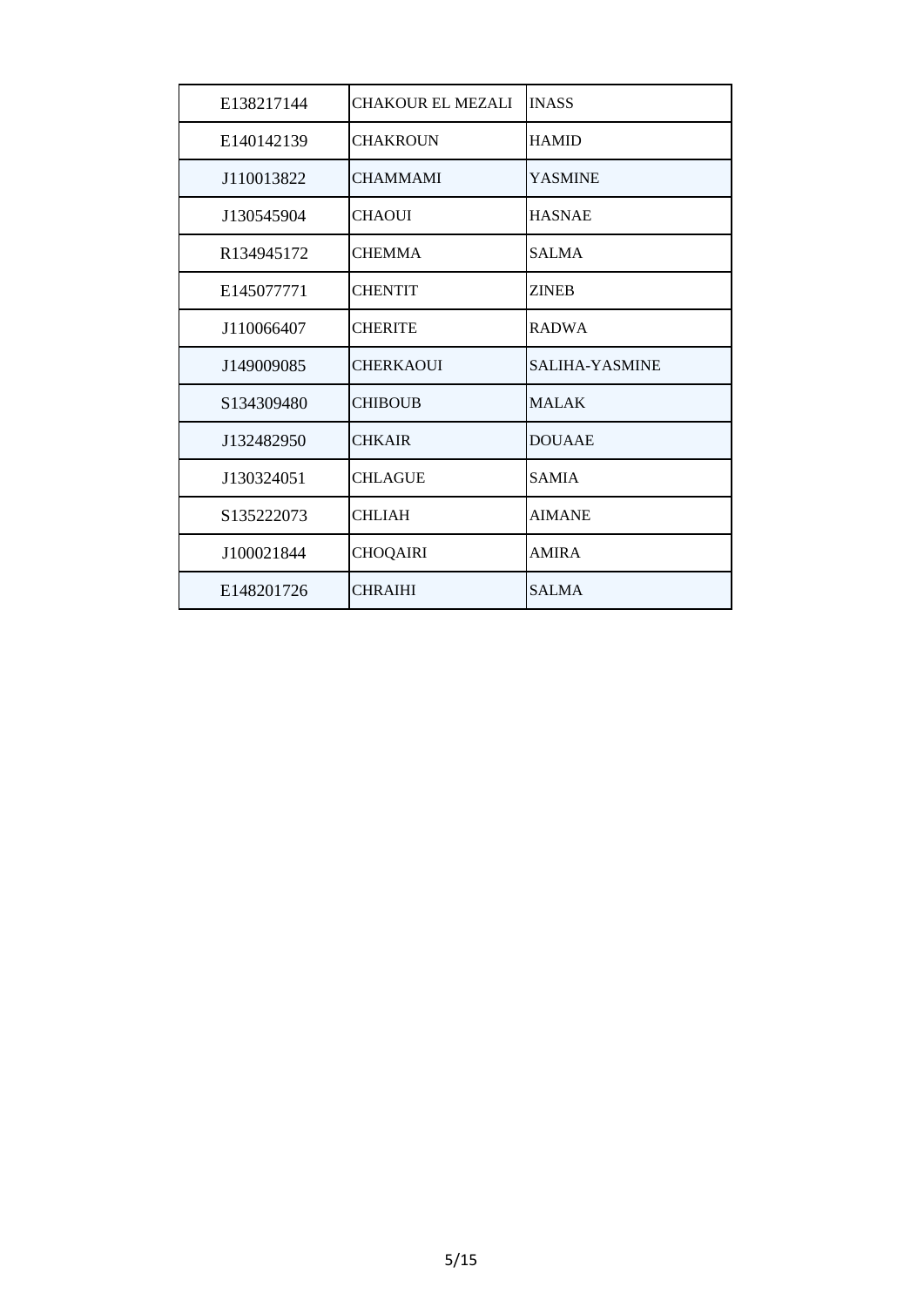#### **Inscription des nouveaux bacheliers Répartition des admis par date de dépôt**

## **Le 01 octobre 2020 de 09h à 16h**

| Identifiant du candidat | Nom                      | Prénom            |
|-------------------------|--------------------------|-------------------|
| E142015500              | <b>DAHAK</b>             | <b>ADNANE</b>     |
| F133223079              | <b>DAKI</b>              | <b>DOUAA</b>      |
| J130403885              | <b>DAKIR</b>             | <b>RIHAB</b>      |
| E146175636              | <b>DHAIM</b>             | <b>NADA</b>       |
| J133362196              | <b>DIOURI</b>            | <b>IHSAN</b>      |
| E132265160              | <b>DKADEK</b>            | <b>NASSIMA</b>    |
| E135236102              | <b>DOUABANE</b>          | <b>NADA</b>       |
| J135453288              | <b>DRIF</b>              | <b>RIHAB</b>      |
| J131424060              | <b>DRISSI</b>            | <b>AYA</b>        |
| J135092385              | <b>DRISSI EL HAOUARI</b> | <b>REDA</b>       |
| N130209365              | <b>ECHBEL</b>            | <b>CHAYMAE</b>    |
| J100009365              | <b>EL ACHLATE</b>        | <b>GHITA</b>      |
| J138468286              | <b>EL ADNANI</b>         | <b>YASSINE</b>    |
| J137458559              | <b>EL AFATI</b>          | <b>IMANE</b>      |
| J133341440              | <b>EL AFTASSI</b>        | <b>YOUNES</b>     |
| P130394530              | <b>EL AHMADI</b>         | <b>MARIA</b>      |
| J136157093              | <b>EL ALAOUI</b>         | <b>AHLAME</b>     |
| R136813374              | <b>EL AMIMRI</b>         | YASMINE           |
| E132200442              | <b>EL AMRAOUI</b>        | YOUSSEF           |
| E145077587              | <b>EL AYADI</b>          | <b>MAJDOULINE</b> |
| E120034380              | <b>EL AZHARI</b>         | <b>MERYEM</b>     |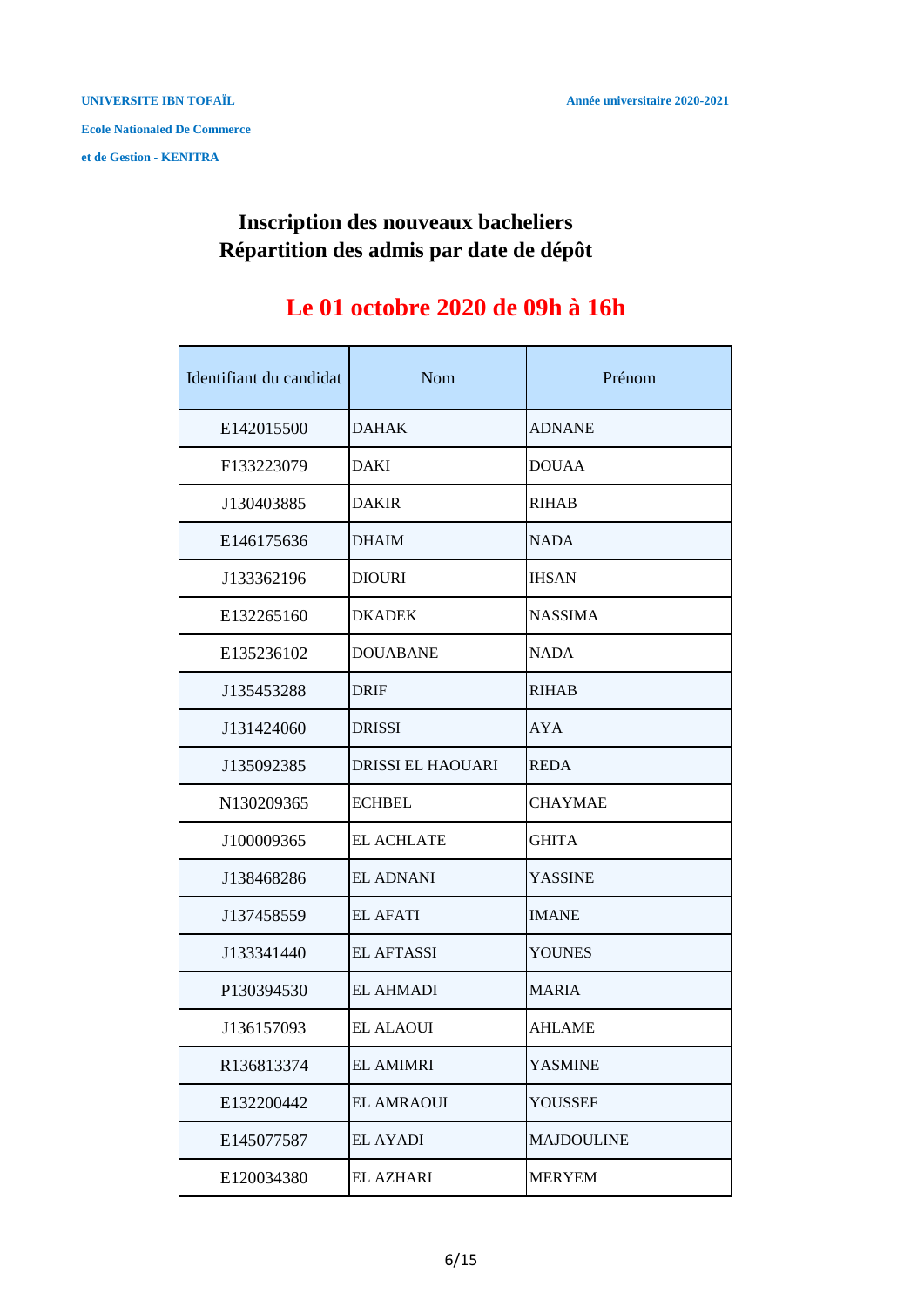| N142028890   | <b>EL BACHARI</b>                | <b>AYYOUB</b>       |
|--------------|----------------------------------|---------------------|
| E134042851   | <b>EL BAHI</b>                   | <b>SOUKAINA</b>     |
| E110002298   | EL BAKKAL                        | <b>DOHA</b>         |
| J100049920   | <b>EL BAKKOURI</b>               | NADA                |
| E139187271   | <b>EL BIADI</b>                  | <b>AYA</b>          |
| J134104713   | <b>EL BOUKHARI</b>               | <b>AYOUB</b>        |
| J132179025   | <b>EL GATI</b>                   | <b>SALMA</b>        |
| N131156052   | <b>EL GUENDOUZ</b>               | <b>BAKRMOHAMMED</b> |
| J138298668   | <b>EL HACHIMI</b>                | <b>CHAYMAE</b>      |
| J131426562   | <b>EL HADRANI</b>                | <b>ZINEB</b>        |
| J136363073   | <b>EL HAIL</b>                   | <b>WISSAL</b>       |
| M137439106   | <b>EL HAITAMY</b>                | <b>HANAE</b>        |
| R145065657   | <b>EL HAMIDI</b>                 | <b>AYA</b>          |
| M135288517   | <b>EL HIDANI</b>                 | <b>OMAYMA</b>       |
| J110072261   | <b>EL HOUR</b>                   | <b>TARIK</b>        |
| N137365714   | EL IDRISSI EL<br><b>MALOULI</b>  | <b>ZINEB</b>        |
| J137494368   | <b>EL JAOUANI</b>                | <b>NAJLAE</b>       |
| J134522086   | EL KASSIOUI                      | <b>HOUDA</b>        |
| J144034478   | EL KHAMMALI                      | <b>YASMINA</b>      |
| J130050108   | <b>EL MALIH</b>                  | <b>IMAD</b>         |
| J138370345   | <b>EL MOUBARIK</b>               | <b>HIBA</b>         |
| J139363497   | <b>EL MOUJAHID</b>               | <b>SAFAE</b>        |
| J132388279   | <b>EL MOUNADI</b>                | <b>LINA</b>         |
| J139468125   | EL MOUTAKI                       | YOUSSEF             |
| J137405190   | EL OUADGHIRI<br><b>ELHASSANI</b> | <b>EL MEHDI</b>     |
| AD329516_114 | <b>EL WAHBI</b>                  | <b>OUSSAMA</b>      |
| M130099935   | <b>ELADDIOUI</b>                 | <b>ABDELAZIZ</b>    |
| E139078223   | EL-AKKARY                        | <b>AYMANE</b>       |
| J131172733   | <b>ELALAMI</b>                   | <b>ABDELHAMID</b>   |
| M137270916   | <b>EL-AOUNI</b>                  | <b>CHAIMAE</b>      |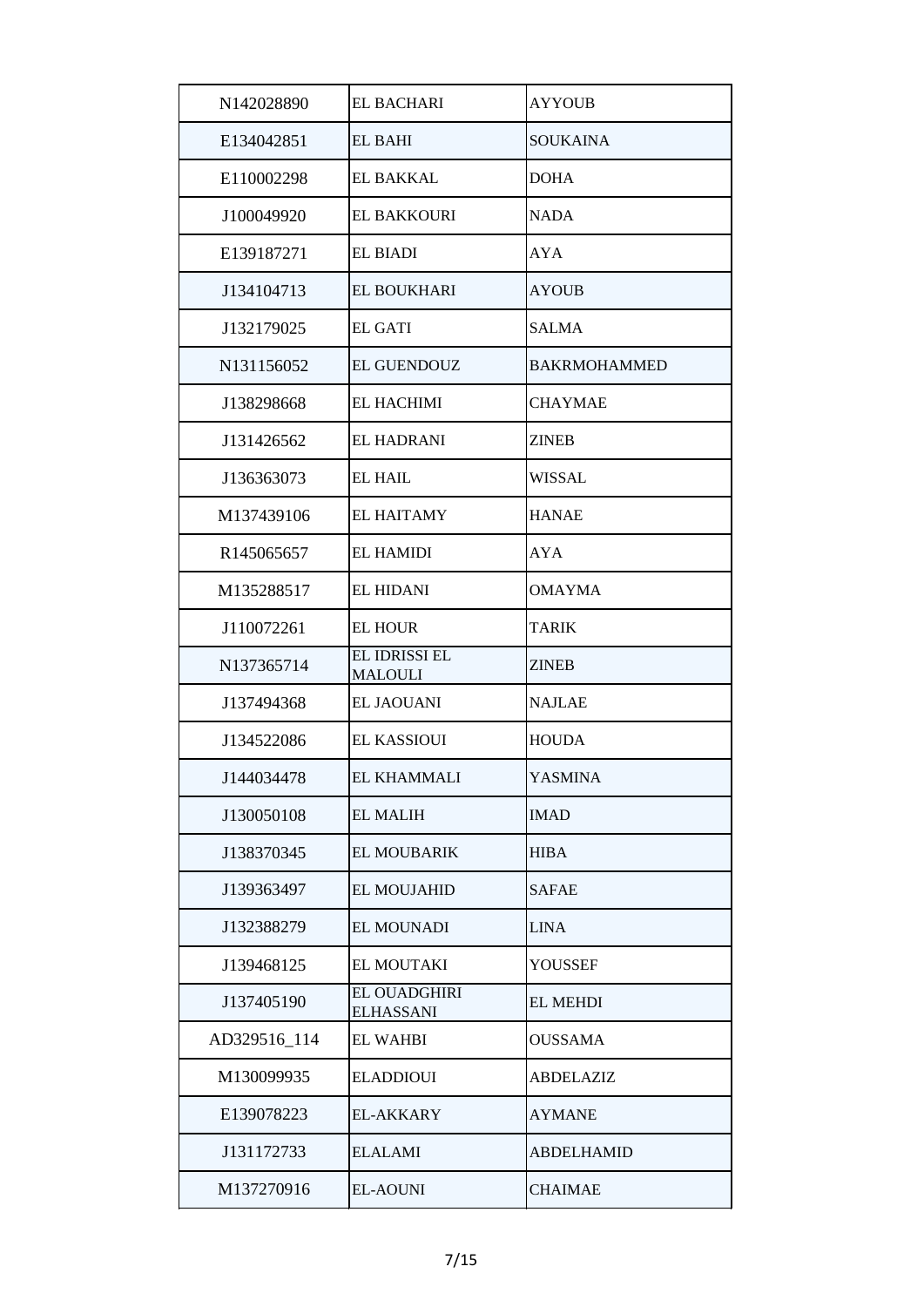| M136229712 | <b>EL-FAL</b>       | WALID           |
|------------|---------------------|-----------------|
| E147137099 | <b>ELGUEBASSI</b>   | <b>ADAM</b>     |
| J100069082 | <b>ELHAMLAOUI</b>   | <b>RIAD</b>     |
| E131032063 | <b>ELHARBILI</b>    | <b>KHAOULA</b>  |
| J136461219 | <b>ELHAYANI</b>     | ZAKARIA         |
| E149192822 | <b>ELKHANNOUSSI</b> | <b>NOUHA</b>    |
| M136249937 | ENNAHLI             | <b>HAMZA</b>    |
| J145015401 | <b>ENNAJI</b>       | <b>HAFSA</b>    |
| J110036395 | <b>ENNAOUI</b>      | <b>NAJLAE</b>   |
| J139522198 | <b>ENNAZII</b>      | <b>ILHAM</b>    |
| J110070371 | <b>ENNOUARI</b>     | SARA            |
| J130458527 | <b>ERRADI</b>       | <b>AKRAM</b>    |
| J110072021 | <b>ER-RADY</b>      | <b>CHAIMAE</b>  |
| J100061269 | <b>ESSABER</b>      | AYA             |
| J110014144 | <b>ESSADIQ</b>      | <b>HOUDA</b>    |
| P139047594 | <b>ESSANHAJY</b>    | <b>IHSSANE</b>  |
| J110033943 | <b>ESSEDDIKI</b>    | <b>RIM</b>      |
| E149110782 | <b>ESSEMMAMI</b>    | <b>LOUBNA</b>   |
| E138259335 | <b>ESSERRAMI</b>    | <b>MOHAMMED</b> |
| D136284998 | <b>ES-SMOUKI</b>    | <b>HAJAR</b>    |
| F131060070 | <b>ETTARMIDI</b>    | WADII           |
| E142193539 | ET-TIJANI           | <b>ANOUAR</b>   |
| J130151431 | <b>FACHANE</b>      | NOUHAYLA        |
| J147036980 | FAIQ                | <b>MERYEM</b>   |
| E131070729 | <b>FARHAN</b>       | SALMA           |
| E140144109 | <b>FARIQUE</b>      | ABIR            |
| F149058347 | <b>FETHALLAH</b>    | ZIYAD           |
| J130453301 | <b>GARTI</b>        | <b>LAMIAA</b>   |
| E144081210 | <b>GAYEDI</b>       | ABDERRAHMANE    |
| M136456458 | <b>GOURICH</b>      | <b>KENZA</b>    |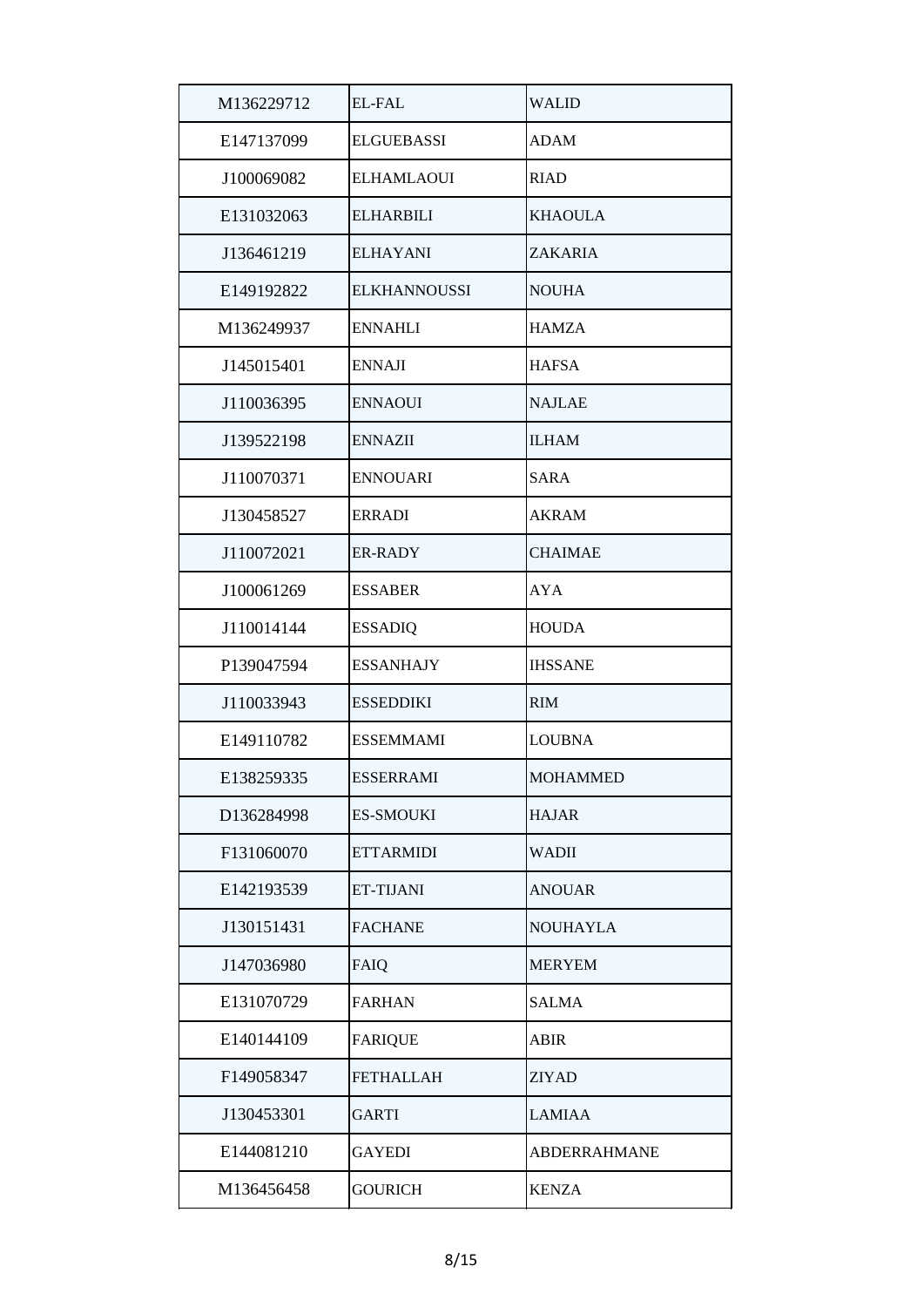| F132154878 | <b>GUEZRI</b>           | <b>ABDERRAHIM</b>    |
|------------|-------------------------|----------------------|
| J130416605 | <b>GUISSA</b>           | <b>ADAM</b>          |
| M134124688 | <b>HABBACHICH</b>       | <b>KAWTAR</b>        |
| J130079562 | <b>HACHIM</b>           | <b>HIBAT ALLAH</b>   |
| J148040411 | HADDOU OUMOULOUD FADOUA |                      |
| E142087988 | <b>HAJBIR</b>           | SOUKAYNA             |
| J130040801 | <b>HAJOUB</b>           | <b>OUMAIMA</b>       |
| M138175367 | <b>HAKIMI</b>           | <b>SALMA</b>         |
| M134139903 | <b>HAMMALI</b>          | <b>IBTISSAM</b>      |
| E137193296 | <b>HAMMIOUI</b>         | <b>HAJAR</b>         |
| J132371995 | <b>HANAFY ALI</b>       | <b>AMIR</b>          |
| E142200056 | <b>HANIM</b>            | <b>AMINE</b>         |
| J135535336 | <b>HARIM</b>            | <b>MALAK</b>         |
| J130064244 | <b>HARMIL</b>           | <b>ISLAM</b>         |
| H130020404 | <b>HIDA</b>             | <b>HANANE</b>        |
| E143078489 | <b>HJIB</b>             | <b>RIYAD</b>         |
| S136039137 | <b>HJILA</b>            | SAFAE                |
| K136339337 | <b>HRIMECH</b>          | <b>MERYEM</b>        |
| J138370432 | <b>HSAINE</b>           | <b>SANAA</b>         |
| E142200046 | <b>IDRISSI-LAHLOU</b>   | <b>JIHANE</b>        |
| N139135131 | <b>IDYS</b>             | <b>AYOUB</b>         |
| J130501629 | <b>INHID</b>            | <b>LOUBNA</b>        |
| J130494395 | <b>ISMAILI IDRISSI</b>  | <b>KENZA</b>         |
| J142007393 | <b>ITTOUBANE</b>        | <b>WASSIM</b>        |
| J139114086 | <b>IZGAGHENE</b>        | <b>NAIMA</b>         |
| J138372002 | <b>JAOUAD</b>           | <b>KENZA</b>         |
| J136060576 | <b>JATOU</b>            | AMINA                |
| N134232126 | <b>JERJOU</b>           | <b>MOHAMMEDAMINE</b> |
| M138506125 | <b>JIJANE</b>           | <b>BASMA</b>         |
| E142110835 | JIRRARI                 | <b>HOSSAM</b>        |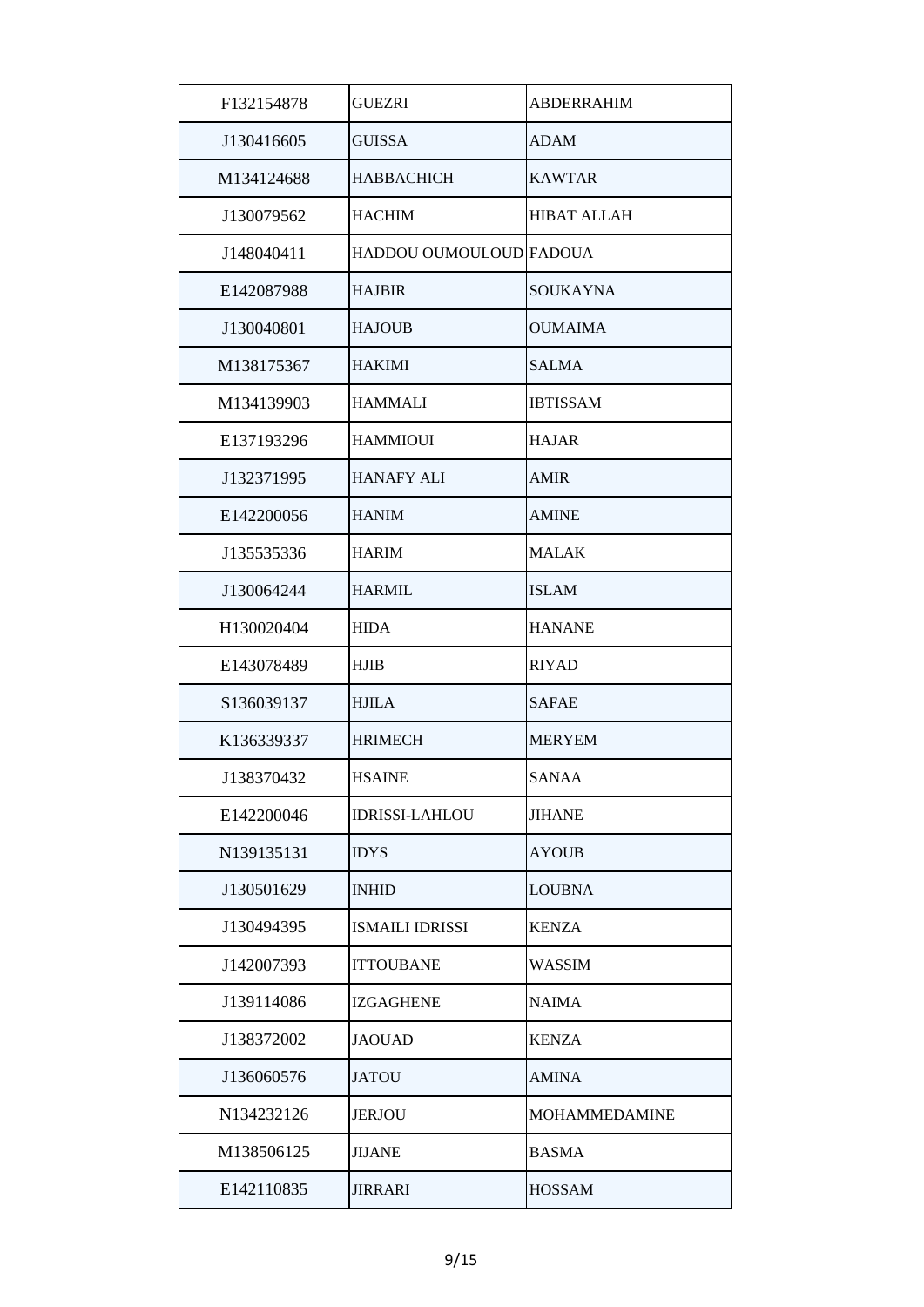| J110074012 | <b>KADIRI</b>    | <b>ZINEB</b>      |
|------------|------------------|-------------------|
| J138498201 | <b>KAMOUSS</b>   | <b>SALMA</b>      |
| J130176663 | <b>KANDROUCH</b> | <b>ZAYNAB</b>     |
| E145191868 | <b>KANOUN</b>    | <b>YOUNESS</b>    |
| J100062024 | <b>KARMI</b>     | <b>IKRAM</b>      |
| J134336624 | <b>KASBAOUI</b>  | AMAL              |
| J133405373 | <b>KASSAQUI</b>  | <b>MERYEM</b>     |
| E120031097 | <b>KEBCH</b>     | <b>KHADIJA</b>    |
| J110002246 | <b>KENSI</b>     | <b>REDA</b>       |
| E136078865 | <b>KHADDA</b>    | <b>FAHD</b>       |
| J131374209 | <b>KHARMAZ</b>   | <b>YOUSSEF</b>    |
| J134156966 | <b>KHAYA</b>     | YASSER ABDOURABIH |
| J137372057 | <b>KHLIFI</b>    | <b>RADOUANE</b>   |
| J146045143 | <b>KHOUDRANE</b> | <b>SAFAE</b>      |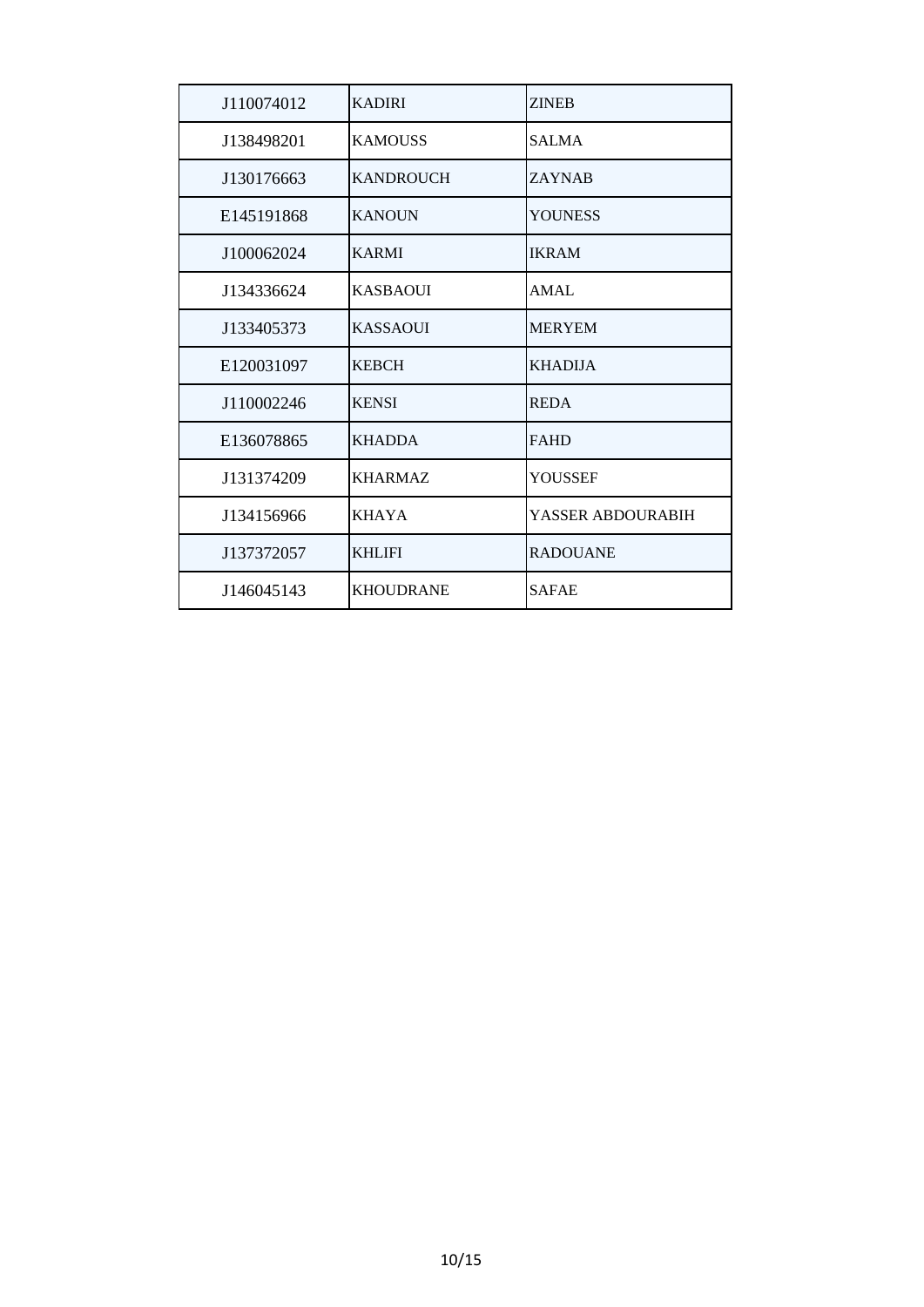### **Répartition des admis par date de dépôt Inscription des nouveaux bacheliers**

## **Le 02 octobre 2020 de 09h à 16h**

| Identifiant du candidat | Nom                | Prénom          |
|-------------------------|--------------------|-----------------|
| E139214824              | <b>KLEI</b>        | YOUSSEF AMINE   |
| J133388317              | <b>LAADIMATE</b>   | <b>WISSAL</b>   |
| L144057150              | <b>LAASSIRI</b>    | <b>ABIR</b>     |
| E141100535              | <b>LAAZIZI</b>     | <b>AMINA</b>    |
| J139439806              | <b>LABIED</b>      | <b>ZINEB</b>    |
| J137363158              | <b>LABRAHIMI</b>   | <b>SALMA</b>    |
| E134182210              | <b>LACHHAB</b>     | <b>ZINEB</b>    |
| J134178464              | <b>LACHHEB</b>     | <b>CHAIMAE</b>  |
| J134370386              | <b>LAFRAOUI</b>    | <b>SALMA</b>    |
| N139362228              | <b>LAGHRISSI</b>   | <b>YASSIR</b>   |
| E134243877              | <b>LAHLOU MIMI</b> | <b>SALMA</b>    |
| J138394604              | <b>LAHRICHI</b>    | <b>HIND</b>     |
| J147027253              | LAJMI              | <b>OUSSAMA</b>  |
| M130134676              | <b>LAKDAOUI</b>    | <b>IKRAM</b>    |
| J133507018              | LAMJARRAD          | <b>INTISSAR</b> |
| J145003820              | <b>LAOUINI</b>     | <b>YASMINE</b>  |
| J110069458              | LAYADI             | <b>MYRIAM</b>   |
| J132457444              | LEGHBALI           | <b>SIHAM</b>    |
| J136363168              | <b>LEHMER</b>      | AYA             |
| J132439098              | LEMGHA             | <b>ZAKARIA</b>  |
| J130023555              | <b>LHKAOUI</b>     | AYA             |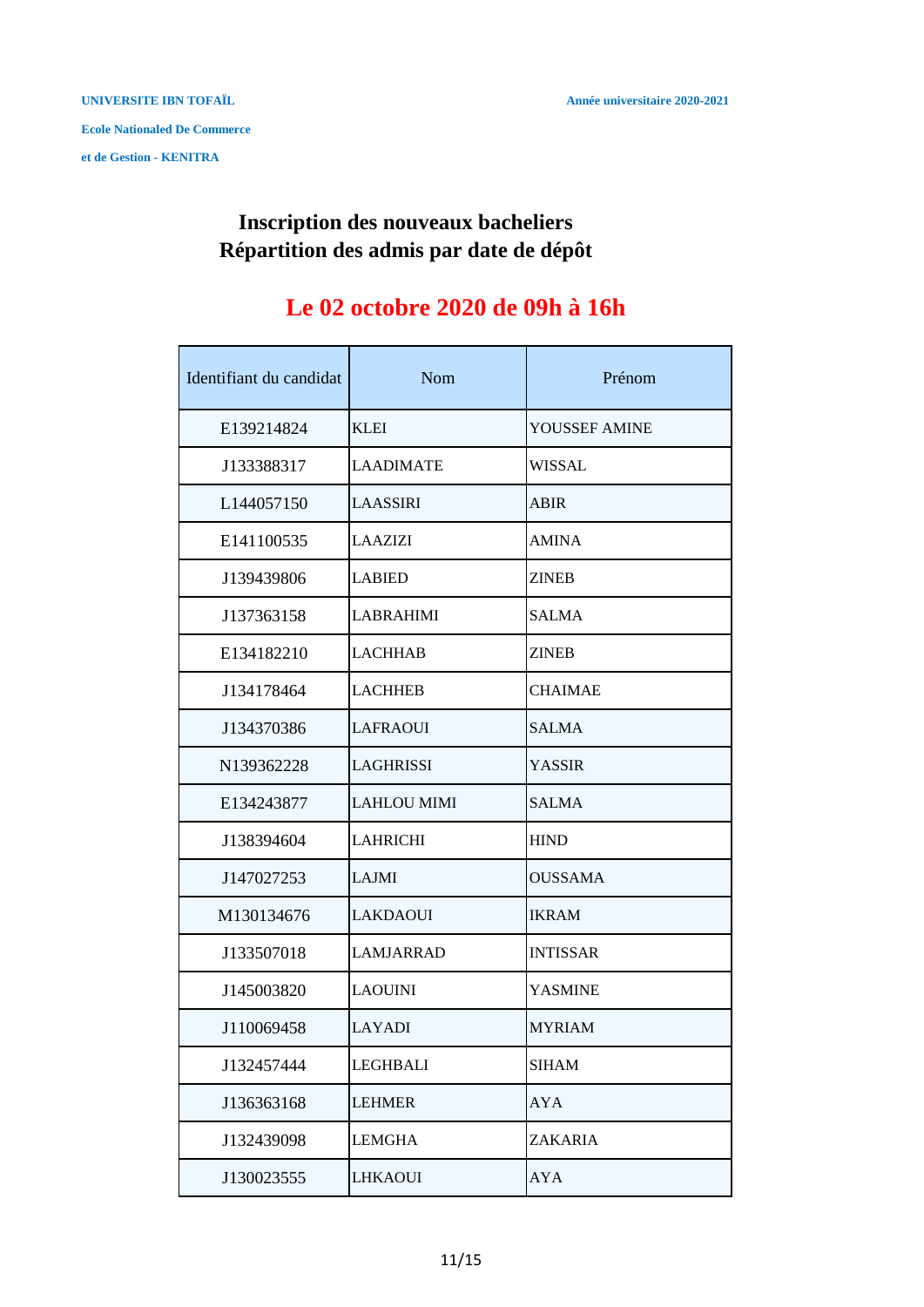| F137283894 | LOUDIY            | <b>FATIMA</b>      |
|------------|-------------------|--------------------|
| J110000322 | <b>LYAKOBY</b>    | <b>MAROUANE</b>    |
| J110034261 | <b>MAACHI</b>     | MARWA              |
| J131341424 | <b>MAAZOUZI</b>   | <b>SALMA</b>       |
| J137458568 | <b>MABCHOUR</b>   | <b>LAMYAA</b>      |
| J132123793 | <b>MAGHLAOUI</b>  | <b>AYMAN</b>       |
| E140181054 | <b>MAHMOUCH</b>   | <b>BILAL</b>       |
| E144181055 | <b>MAHMOUCH</b>   | <b>ILIASS</b>      |
| J100028311 | <b>MAIT</b>       | <b>MERYEM</b>      |
| E139184543 | <b>MALIKI</b>     | <b>SALMA</b>       |
| E146191885 | <b>MASROUR</b>    | <b>ANASS</b>       |
| J136482328 | <b>MAZZOUT</b>    | <b>MARYEM</b>      |
| M135134787 | <b>MEJJI</b>      | <b>ASMAE</b>       |
| J110010961 | <b>MEKKIAT</b>    | <b>CHAMA</b>       |
| E146040041 | <b>MENAOUI</b>    | <b>FATIMAZAHRA</b> |
| S137304599 | <b>MERIZAK</b>    | <b>KHAOULA</b>     |
| E133221854 | <b>MNICHER</b>    | <b>AYA</b>         |
| J140070217 | <b>MOFAKIR</b>    | <b>OUMAIMA</b>     |
| M120021247 | <b>MOHDADI</b>    | <b>HIND</b>        |
| E144110944 | <b>MOHIB</b>      | <b>EL MEHDI</b>    |
| J134175526 | <b>MONSIF</b>     | <b>SALAHEDDINE</b> |
| J131176877 | <b>MOTI</b>       | <b>SAHAR</b>       |
| J141010835 | <b>MOUADDEN</b>   | <b>MANAR</b>       |
| J110005128 | <b>MOUBTASIM</b>  | <b>ZIYAD</b>       |
| J100061259 | <b>MOUCOUF</b>    | ZAKARIA            |
| E148125824 | MOUJTAHID         | <b>DOUAE</b>       |
| N133050260 | <b>MOUNTASSIR</b> | ZINEB              |
| N139352124 | <b>MOURCHID</b>   | MAJDOULINE         |
| J110013240 | <b>M'RABET</b>    | <b>EL MEHDI</b>    |
| E134134099 | <b>MRAZ</b>       | <b>FARAH</b>       |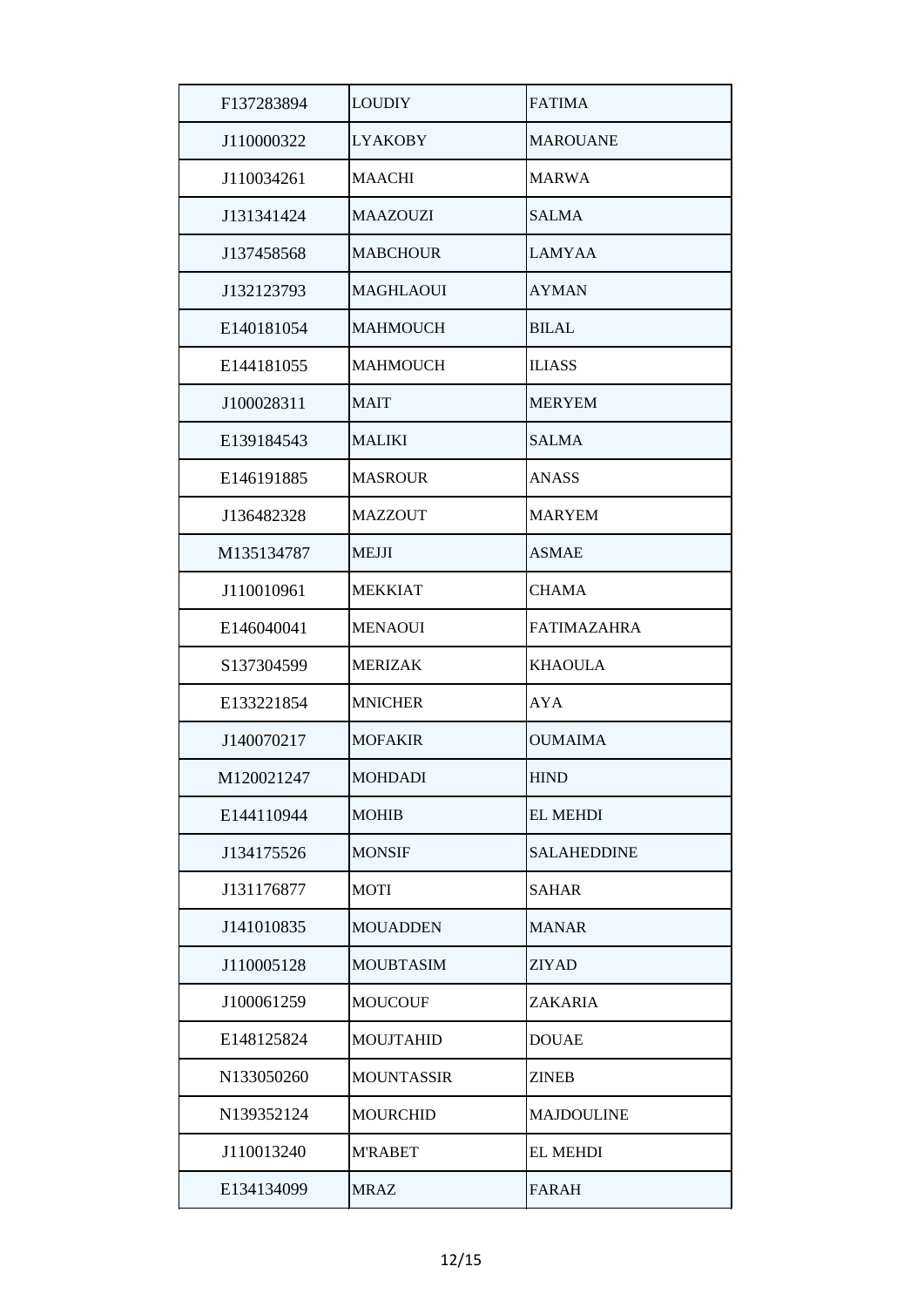| N131351726 | <b>M'STFA</b>     | <b>KAWTAR</b>       |
|------------|-------------------|---------------------|
| E100116582 | <b>NIOUA</b>      | <b>FERDAOUSS</b>    |
| J144037006 | <b>NOGOT</b>      | <b>SIHAM</b>        |
| J135480816 | <b>OUAHI</b>      | <b>RANIYA</b>       |
| E135236129 | <b>OUARDI</b>     | <b>MALAK</b>        |
| P110024752 | <b>OUARGUI</b>    | <b>MOHAMED AMIN</b> |
| M139159020 | <b>OUBERGHOUZ</b> | <b>ISMAIL</b>       |
| J138515822 | <b>OUCHIB</b>     | YOUSSRA             |
| E142180237 | <b>OUDYI</b>      | <b>SALSABIL</b>     |
| J135429069 | <b>OUJILAL</b>    | <b>RIME</b>         |
| J110000308 | <b>RABOULI</b>    | <b>NADA</b>         |
| J144045153 | <b>RAFIK</b>      | <b>SAMI</b>         |
| J138439169 | <b>RAIS</b>       | <b>IMANE</b>        |
| J136405411 | <b>RAMSES</b>     | <b>BASMA</b>        |
| E135195421 | <b>RAOUGUI</b>    | <b>DOUAE</b>        |
| J100027513 | <b>RAQAI</b>      | <b>SAFAA</b>        |
| E143092153 | <b>RAZZOUGUI</b>  | <b>ABDELLAH</b>     |
| J110075069 | <b>REGHAY</b>     | <b>AYA</b>          |
| J120016292 | REGUIBI           | <b>ASMAE</b>        |
| J139502774 | <b>RHOMAD</b>     | <b>NASRALLAH</b>    |
| J138388292 | <b>ROUSSAFI</b>   | <b>NASREDDINE</b>   |
| J134153282 | <b>SAADAOUI</b>   | LAMYAE              |
| G134653036 | <b>SADIKI</b>     | <b>AHMED</b>        |
| L132154445 | <b>SADRI</b>      | <b>NABIL</b>        |
| N134372215 | <b>SAHAL</b>      | <b>HARIT</b>        |
| J139458663 | <b>SAIDI</b>      | <b>HIBA</b>         |
| B130024788 | <b>SAILI</b>      | <b>MARYAM</b>       |
| E143110794 | <b>SALHI</b>      | <b>OUSSAMA</b>      |
| E136236115 | <b>SALMANE</b>    | <b>ALAEDDINE</b>    |
| J137215190 | <b>SALMI</b>      | TABSSIM             |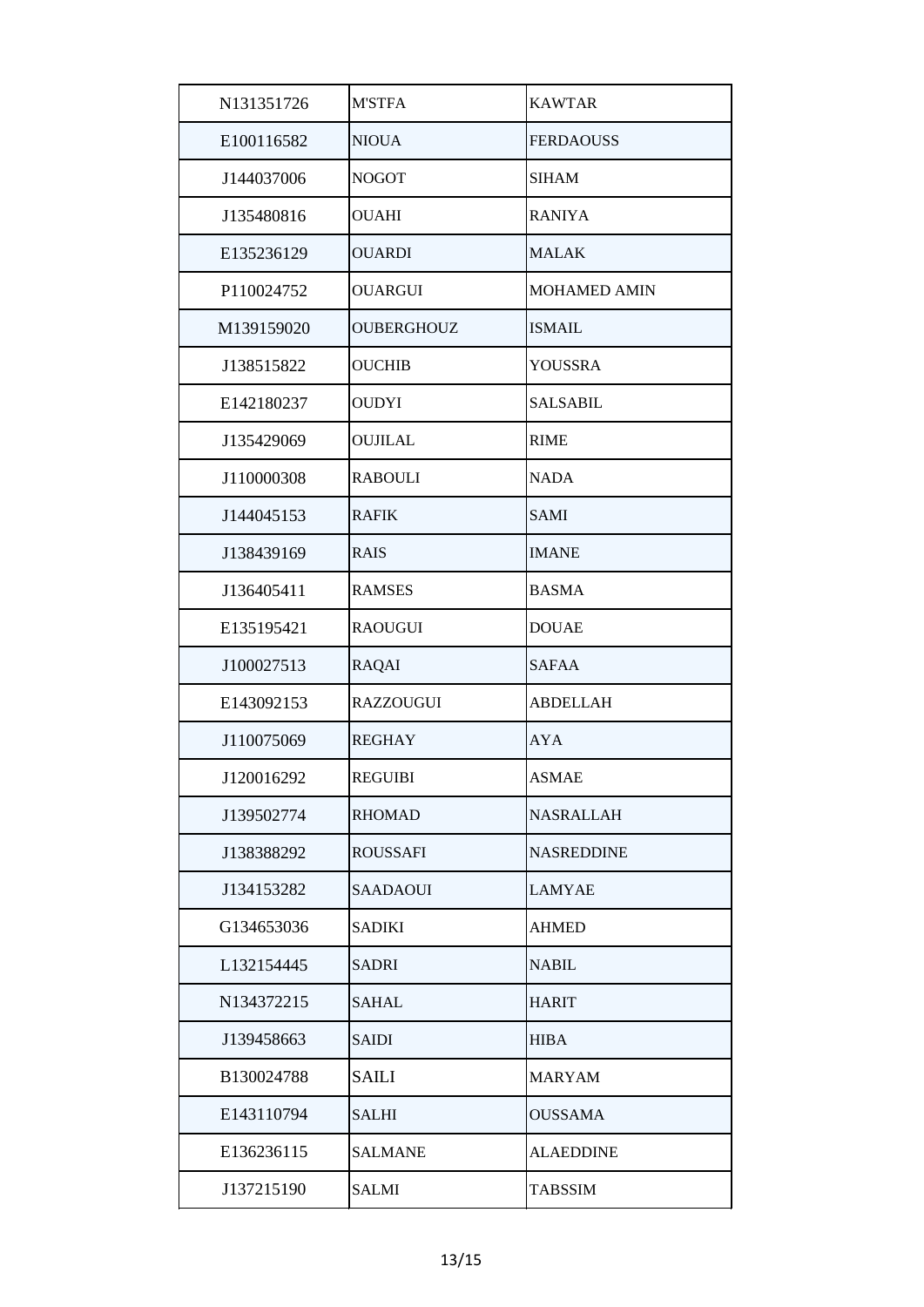| J137535351 | <b>SALMOUNI</b> | <b>NARJISS</b>    |
|------------|-----------------|-------------------|
| J130458533 | SAMARI          | <b>MARWA</b>      |
| R145115143 | <b>SANAE</b>    | <b>BENLEMLIH</b>  |
| J133370403 | <b>SEFIANI</b>  | <b>SALMA</b>      |
| J149044691 | <b>SELLOH</b>   | <b>YASSIR</b>     |
| M133239724 | <b>SIBOUIH</b>  | <b>MARIYEM</b>    |
| J141034517 | <b>SOULAIK</b>  | <b>RIM</b>        |
| E148078381 | <b>SOUNBAR</b>  | <b>CHAIMAE</b>    |
| E134116701 | <b>SOUTE</b>    | <b>SALMA</b>      |
| J145031051 | <b>TADILI</b>   | <b>SAFAE</b>      |
| D133912267 | <b>TAGINE</b>   | <b>YAHYA</b>      |
| J136522050 | <b>TAHIRI</b>   | <b>HAJAR</b>      |
| M135179828 | TAIA            | <b>BASMA</b>      |
| E139119319 | <b>TALBI</b>    | <b>NIHAL</b>      |
| E145032294 | <b>TAOUIL</b>   | <b>AYA</b>        |
| P131087960 | <b>TAOUSI</b>   | <b>SAFAE</b>      |
| J130154946 | TARRIKO         | <b>AMJAD</b>      |
| M130017373 | TIJANI          | <b>DOUAE</b>      |
| J133274531 | TIZGUINE        | MOHAMMED EL YAZID |
| J132494399 | <b>TOUIGER</b>  | <b>JIHANE</b>     |
| D135237980 | <b>YACOUBI</b>  | <b>SALMA</b>      |
| E146150788 | <b>YACOUBI</b>  | <b>MAHA</b>       |
| E131200434 | YOUFI           | <b>AL FAROUK</b>  |
| E139086255 | ZARKOUNE        | <b>SALMA</b>      |
| J137379812 | ZENAGUI         | <b>IMANE</b>      |
| J100000282 | ZERROUQ         | <b>JANNAT</b>     |
| J139389309 | ZHARI           | <b>ZINEB</b>      |
| J132445384 | ZHOURI          | <b>SAFAE</b>      |
| E139041963 | ZIRARI          | <b>SALMA</b>      |
| J110034016 | ZOUAOUI         | <b>OMAR</b>       |